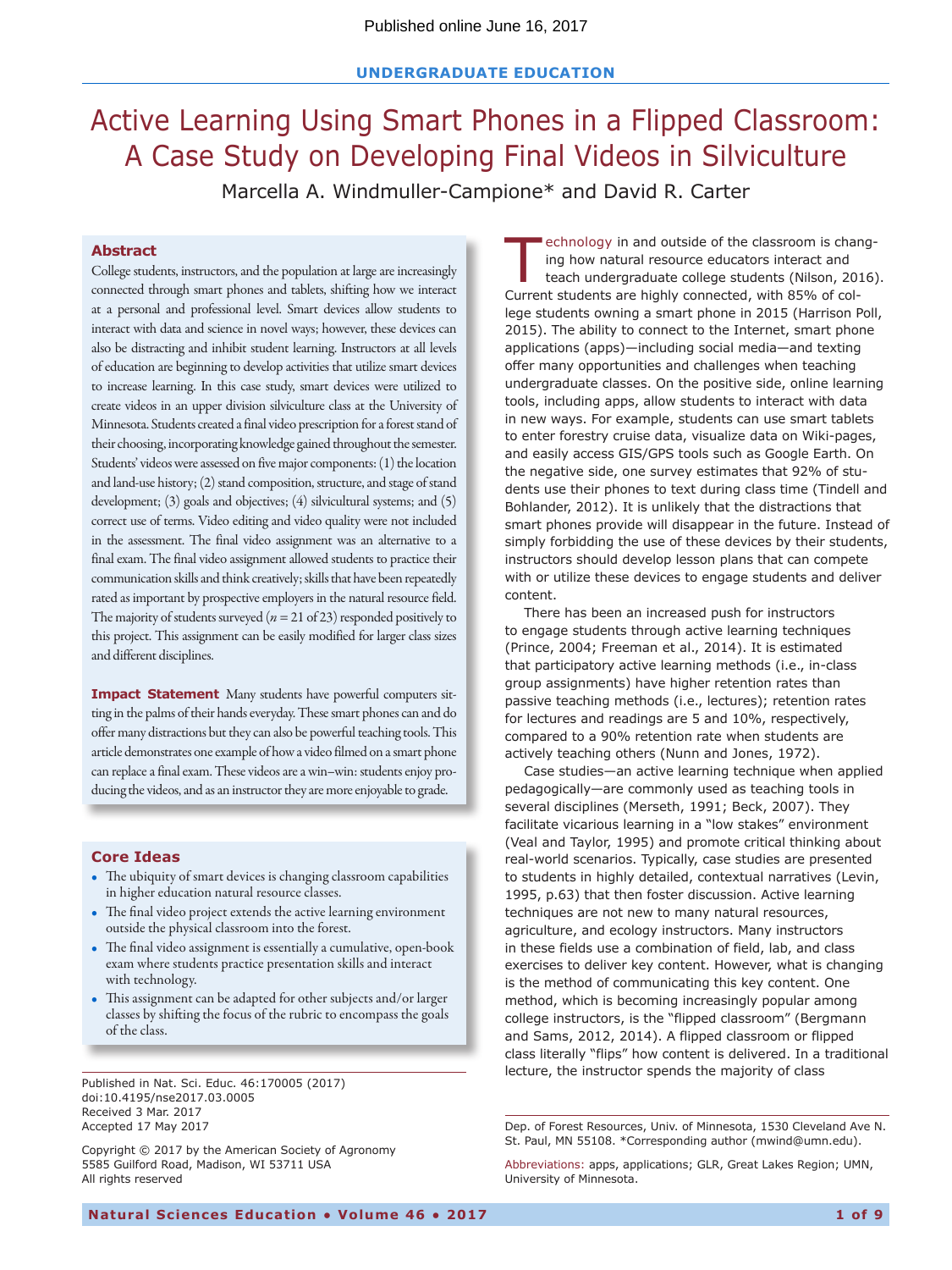time delivering content and then students are assigned activities or problem sets to be completed outside of class as homework. In a flipped class, the lecture is delivered outside of class, generally through a pre-recorded audio and/or visual format, while the activities or problem sets are done in class. This shifts class time from mostly passive learning to active learning; active learning activities can include experiments, reviewing case studies, or small or large group discussions. Some benefits of flipped classrooms for students include being able to re-watch lectures, the ability to pause and rewind, the ability to watch when most convenient, and additional interaction with instructors and teaching assistants during class activities (Herreid and Schiller, 2013). This also allows for additional time for students to develop and practice networking and communication skills in a group setting.

Natural resource employers continue to rate communication skills as extremely important when evaluating potential hires (Bullard, 2015; Sample et al., 2015). Undergraduate natural resource students are commonly exposed to multiple forms of communicating, including field reports, PowerPoint and poster presentations, and class debates. These methods of communicating offer many benefits, but a large drawback is that most students do not get the chance to visually see themselves present. Video recording gives students that chance. With the widespread ownership of smart phones and tablets, students have powerful computers sitting in the palms of their hands. This tool allows students to record and, most importantly, watch and listen to how they are communicating information. This process is intended to provide valuable self-evaluation to the student and hasten the rate of improvement in their presentation skills.

Using this technology, a final project was developed in which each individual student creates a video describing a silvicultural prescription for a forest stand of his or her choosing. This assignment was designed to meet the following learning objectives: (1) to enhance student engagement with the discipline of silviculture; (2) to refine students' communication skills; (3) to reinforce students' retention of silviculture concepts and theories; and (4) to have students integrate concepts from silviculture and previous classes when developing a silviculture prescription.

## **General Design of the Class**

Managing Forest Ecosystems: Silviculture (henceforth referred to as "Silviculture"; FNRM 3411/5411) is a mixed undergraduate/graduate-level course offered every fall semester at the University of Minnesota (UMN) (online syllabus available at: [https://www.forestry.umn.edu/](https://www.forestry.umn.edu/current-students/course-websites/fnrm-3411-5411) [current-students/course-websites/fnrm-3411-5411](https://www.forestry.umn.edu/current-students/course-websites/fnrm-3411-5411)). At the UMN, the silviculture lecture and lab are two separate classes. The silviculture lecture attracts a wide range of students with various majors and career goals. Enrollment averages 20 to 30 students; the majority of students (>80%) are undergraduates in their junior or senior year. The silviculture lecture is required for two of the three forestry tracks at the UMN, which are accredited by the Society of American Foresters. Additionally, it is a requirement for the forest ecosystem management and conservation minor, as well as an elective course for environmental science, policy and management majors. The silviculture lab is only required for the "traditional forestry" track at the UMN, and enrollment is generally less than

15 students. The lab focuses on additional quantitative silviculture tools, field trips with different land owners, field exercises, and the use of the USDA Forest Service Forest vegetation simulator.

*Silviculture* is "the art, science, and practice of establishing, tending, and reproducing forest stands of desired characteristics. It is based on knowledge of species' characteristics and environmental requirements" (Helms, 1998). Silviculture builds and incorporates knowledge from numerous natural resource subjects including soils, forest ecology, entomology, economics, and wildlife management, to name a few (Assmann, 1970). Students are asked to draw from previous courses and incorporate prior knowledge when we discuss silvicultural systems and management planning. Core course learning objectives are to facilitate students' to understand individual tree growth and stand development processes; to develop and build a silvicultural toolbox of important definitions, processes, and methods; to clearly define goals and objectives and how to use these to write silvicultural prescriptions; to understand how silvicultural treatments can influence stand structure and composition and how these changes influence timber quantity and quality, forest health, biodiversity, soil, and wildlife habitat; to understand how silviculture is influenced by broader social, economic, and ecological issues; and to think critically and use knowledge to make informed decisions.

Silviculture is a hybrid flipped class. A hybrid flipped classroom shifts some of the lectures outside of class but not all. In silviculture, approximately 75% of the lecture content is delivered as recorded online videos [\(https://www.](https://www.youtube.com/channel/UCEUNM4iJoeTfEe_l5CIQ9Eg) [youtube.com/channel/UCEUNM4iJoeTfEe\\_l5CIQ9Eg\)](https://www.youtube.com/channel/UCEUNM4iJoeTfEe_l5CIQ9Eg).

The hybrid flipped classroom model works well for this discipline due to the large amount of terms, foundational theory, and concepts that must be covered. These aspects are covered in general terms in online video lectures. Students then apply these concepts and terms learned in the classroom by working on case studies, developing and presenting PowerPoint presentations, discussing peerreviewed literature, and field activities. This creates multiple formats and repetition to allow for increased student learning and retention (Singh, 2003). These in-class assignments represent 50% of the students' grade. The other 50% of the student grade is split between two midterm exams weighted at 10% each, the final video project weighted at 10%, final project weighted at 15%, and professionalism weighted at 5%.

## **Final Video Project (The Case)**

The final video project required students to apply knowledge gained throughout the semester in silviculture and incorporate content from previous courses and summer experiences. This project integrated the six-core course learning objectives (as outlined in the General Design of the Class section). Students were asked to develop a silvicultural prescription for a forest stand of their choosing (Exhibit 1). In the video, students were asked to address four main topics: (1) the location and land-use history; (2) stand composition, structure, and stage of stand development; (3) goals and objectives<sup>1</sup>; and (4) the

<sup>1</sup> Management goals are broad, often non-quantifiable ideas describing a future forest state. Management objectives are directly related to management goals but are concise statements regarding treatments and outcomes (Helms, 1998).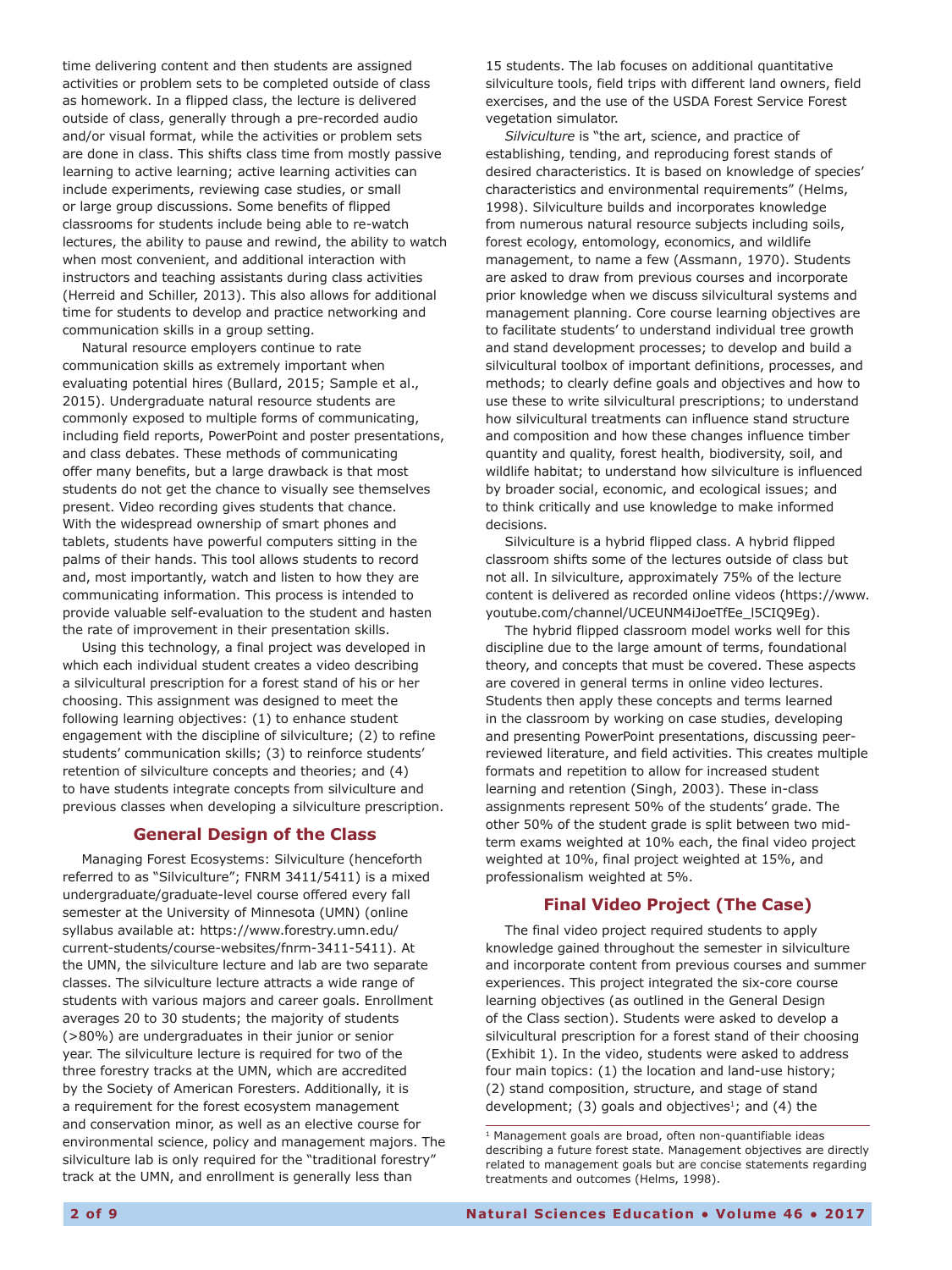| Exhibit 1. Instructions for the final video assignment given to students. |  |  |  |
|---------------------------------------------------------------------------|--|--|--|
|---------------------------------------------------------------------------|--|--|--|

| EXIMPIC 1. INSTRUCTIONS FOR THE MIND VIDEO ASSIGNMENT QIVEN TO STUDENTS. |                                                                                                 |  |  |  |  |  |
|--------------------------------------------------------------------------|-------------------------------------------------------------------------------------------------|--|--|--|--|--|
| Big picture logistics                                                    | Due Week 11                                                                                     |  |  |  |  |  |
|                                                                          | Worth 10% of your grade                                                                         |  |  |  |  |  |
|                                                                          | 5-minutes maximum video length                                                                  |  |  |  |  |  |
| Topics to cover                                                          | Where are you?                                                                                  |  |  |  |  |  |
|                                                                          | What are the current stand conditions?                                                          |  |  |  |  |  |
|                                                                          | Stand developmental stage(s)                                                                    |  |  |  |  |  |
|                                                                          | Do you have an estimate for age or whether this is an even-, uneven-, or two-aged stand?        |  |  |  |  |  |
|                                                                          | What are your goals and objectives for the stand?                                               |  |  |  |  |  |
|                                                                          | How are you going to meet your goals and objectives?                                            |  |  |  |  |  |
|                                                                          | What kind of silviculture system are you planning to use?                                       |  |  |  |  |  |
|                                                                          | What type of active management are you prescribing?                                             |  |  |  |  |  |
| Point distribution                                                       | Location (5 points)                                                                             |  |  |  |  |  |
|                                                                          | Current stand conditions (15 points)                                                            |  |  |  |  |  |
|                                                                          | Goals and objectives (10 points)                                                                |  |  |  |  |  |
|                                                                          | Silvicultural system (15 points)                                                                |  |  |  |  |  |
|                                                                          | Correct use of terms (15 points)                                                                |  |  |  |  |  |
|                                                                          | Time-every minute over 5:30 (-5 points)                                                         |  |  |  |  |  |
|                                                                          |                                                                                                 |  |  |  |  |  |
| Recommendations for video production                                     | Before you start filming, walk around your stand                                                |  |  |  |  |  |
|                                                                          | Remember to address regeneration, tending, and harvesting                                       |  |  |  |  |  |
|                                                                          | Create a script                                                                                 |  |  |  |  |  |
|                                                                          | Check course slides, notes, or online resources to ensure you are using terms correctly         |  |  |  |  |  |
|                                                                          | You may need to do more than one take                                                           |  |  |  |  |  |
|                                                                          | You will have the majority of the information needed to complete this assignment by Week 6 or 7 |  |  |  |  |  |
|                                                                          |                                                                                                 |  |  |  |  |  |

silvicultural systems (regeneration, tending, and harvesting) (see rubric [Exhibit 2] for additional information). An additional component was the correct use of terms throughout the video.

The final video project was broadly introduced during the second week of class. Students were informed that they would be creating a final video, the percentage of their grade it constituted (10%), when the videos were due (Week 11 of a 14-week class), and that the videos were to be watched during the last two class periods of the semester. The introduction was used as a teaser to get students thinking about general topics and forest ecosystems that may be of interest to them and to allow for planning if the desired forest ecosystem was outside Minnesota, Wisconsin, or Michigan (Great Lakes Region [GLR]). Logistical considerations will be addressed in the Lessons Learned section of this article.

During the fourth week of class, the formal final video assignment was handed out. Students were to develop a prescription for a forest stand of their choosing. The forest stand had to be a manageable unit (stands ranged from 10 to 100 acres in size). Each individual student needed to develop management goals and objectives for their stand. This could be done in collaboration with landowner (i.e., private non-industrial forest owner), but this was not required. This lack of required interaction between the individual student and the forest landowner did limit some of the "real world application." Students' prescriptions did not have to balance the needs of multiple stakeholders or fit within management targets. Each student managed his or her selected stand based on his or her stated management goals and objectives. Another aspect that was not considered in the assignment was economic consideration of treatments. These two factors, which are extremely important for students within the "traditional forestry" track are not addressed in this assignment, but are addressed in a capstone project.

The assignment also included additional detail regarding the logistics of the final video project. Students were told

the final video should be less than 5 minutes in length, aspects to cover (Exhibit 2), and that each student must turn in a video individually. Recommendations for developing and filming their videos were also shared (Exhibit 1). These included visually surveying your stand, creating a script or notes on what you plan to say, checking that terms are used correctly, and allowing time to film multiple takes. The requirements focused on content, not stylization. Students were not required to be in front of the camera and could provide voice-over during editing. Students could choose to shoot their video in one take or use multiple takes. Some students used video editing software to add additional features like audio. Students have also involved family, friends, and pets in the filming of the videos. An additional detail that will be added next year is that the student must be the one delivering the content. This has not been a problem in the past, but this line will be added to avoid future issues.

By Week 4, we had covered the majority of the background information, some foundational silvicultural theory, and were beginning to transition to learning about silvicultural systems. To introduce the final video project, two videos that received high grades from previous years were shown as examples. These videos covered the four main topic areas, correctly used terms (and humor), and interesting technology or other creative strategies to draw in the viewer. This allowed students to view this assignment as an opportunity to be creative and explore management techniques and forest ecosystems that were of interest to them. These systems were to serve as the de facto case study narratives—though manifested—that the students would discuss in their videos.

Students were consistently reminded of the due date for the final video assignment as the date approached. During one of the in-class activities during Week 7 or 8, the professor chatted with each student for approximately 3 to 5 minutes to see if (s)he had picked a stand, started thinking about management goals and objectives, and if (s)he had any questions. This allowed the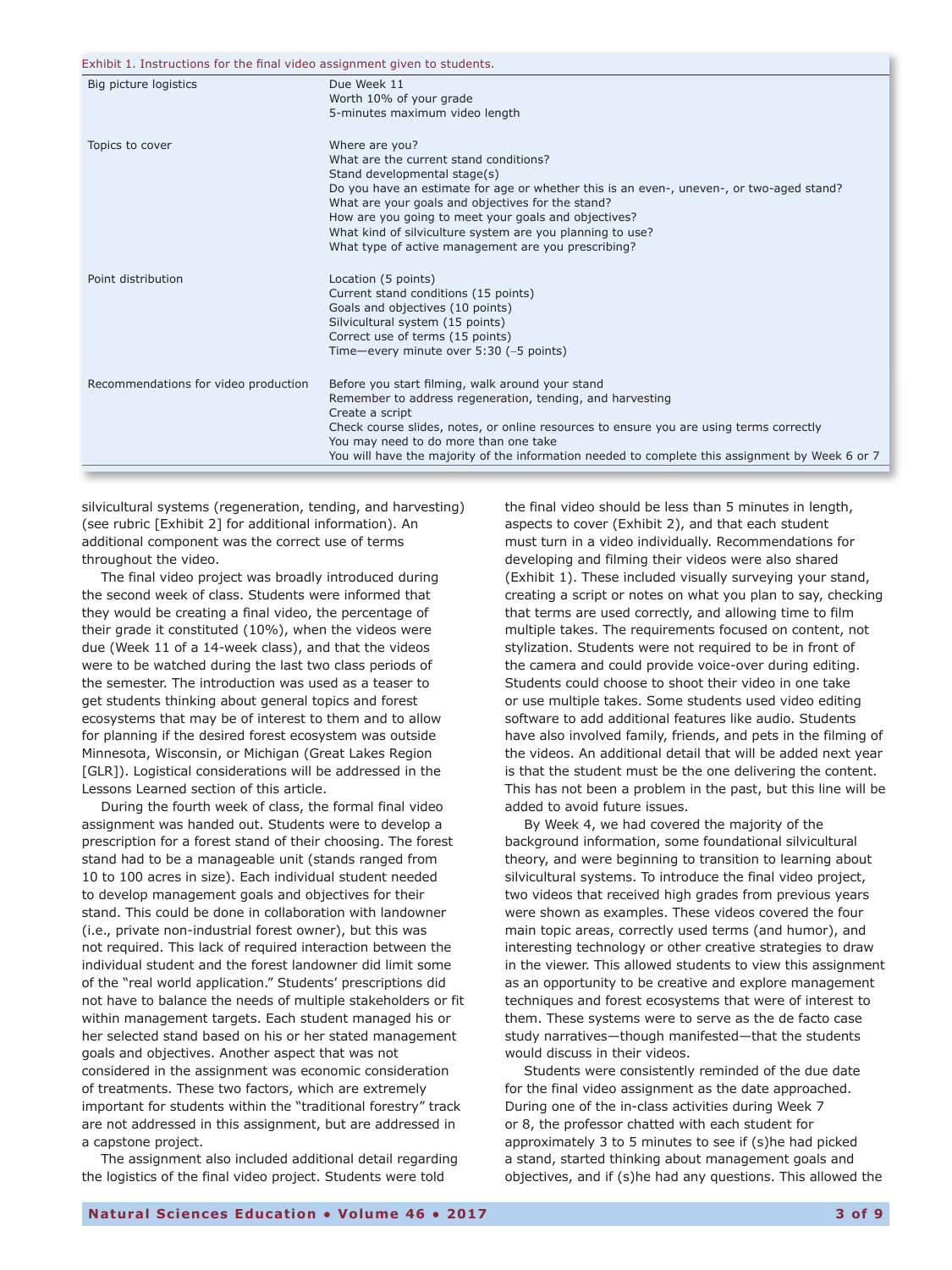| Location (5 points)<br>4 of 9                 | 5 points                                                                                                                                                                                                                                                                           | points<br>$\infty$                                                                                                                                                                                                        | 1 point                                                                                                                                     | 0 points                                                            |
|-----------------------------------------------|------------------------------------------------------------------------------------------------------------------------------------------------------------------------------------------------------------------------------------------------------------------------------------|---------------------------------------------------------------------------------------------------------------------------------------------------------------------------------------------------------------------------|---------------------------------------------------------------------------------------------------------------------------------------------|---------------------------------------------------------------------|
|                                               | survey, habitat type, Google Earth) to<br>ownership clearly and concisely. Uses<br>at least one additional resource (soil<br>set ecological context for the stand<br>Student describes location and                                                                                | Uses no additional resources to set<br>ownership clearly and concisely.<br>ecological context for the stand<br>Student describes location and                                                                             | on location and ownership. Information<br>Student provides limited information<br>may be confusing or difficult to<br>understand            | Student gives no background<br>information on the stand.            |
| Current stand conditions<br>$(15$ points)     | 5 points                                                                                                                                                                                                                                                                           | 3 points                                                                                                                                                                                                                  | 1 point                                                                                                                                     | 0 points                                                            |
| Composition                                   |                                                                                                                                                                                                                                                                                    |                                                                                                                                                                                                                           |                                                                                                                                             |                                                                     |
|                                               | presented to give context for goals and<br>objective and silvicultural system used.<br>Student identifies to species current<br>information on important species is<br>overstory, saplings, and seedlings<br>species. Student gives examples<br>of these species in video. Silvics | species by genus. Limited discussion<br>of individuals in seedling and sapling<br>Student identifies some individuals<br>to species but may group other<br>layer.                                                         | information on the silvics is provided.<br>Student provides limited information<br>on current overstory. No additional                      | Student provides no information on<br>species present in the stand. |
| Structure                                     |                                                                                                                                                                                                                                                                                    |                                                                                                                                                                                                                           |                                                                                                                                             |                                                                     |
| Stand development                             | bimodal, etc.). Describes structure in<br>with reference to expected diameter<br>Student describes current structure<br>overstory and regeneration layers.<br>distribute (reserve-j, unimodal,                                                                                     | Student describes current overstory<br>information on regeneration layer.<br>structure but does not provide                                                                                                               | on current stand structure. Information<br>Student provides limited information<br>provided is either incorrect or not<br>presented clearly | Student provide no information on<br>current stand structure        |
| <b>Natural Sciences Education . Volume 46</b> | current stage of stand develop with<br>Larson (1996) description. Relates<br>Student describes current stage of<br>stand develop based on Oliver and<br>stand composition and structure                                                                                            | Student describes current stage of<br>stand develop based on Oliver and<br>Larson (1996) but provides little<br>context.                                                                                                  | Student inaccurately describes current<br>stage of development                                                                              | Student provides no information on<br>stage of stand development    |
| Goals and objectives<br>$(10 \text{ points})$ | 5 points                                                                                                                                                                                                                                                                           | 3 points                                                                                                                                                                                                                  | 1 point                                                                                                                                     | 0 points                                                            |
|                                               | Goals                                                                                                                                                                                                                                                                              |                                                                                                                                                                                                                           |                                                                                                                                             |                                                                     |
|                                               | the Adaptation Workbook (Janowiak et<br>al., 2012). Student provides at least<br>Goals are clearly articled and follow<br>two goals for the stand.                                                                                                                                 | Goals are less clearly articled and<br>provides at least one goal for the<br>(Janowiak et al., 2012). Student<br>follow the Adaptation Workbook<br>stand.                                                                 | may be suited as an objective or not a<br>Student may provide a goal but either<br>suitable fit for the stand.                              | Student provides no goals for the stand                             |
| Objectives                                    |                                                                                                                                                                                                                                                                                    |                                                                                                                                                                                                                           |                                                                                                                                             |                                                                     |
| • 2017                                        | Objectives are clearly articled and<br>(Janowiak et al., 2012). Student<br>for each goal. Objectives fit with<br>follow the Adaptation Workbook<br>provides at least two objectives<br>previously described goals.                                                                 | each goal. Objectives may not fit with<br>provides at least one objective for<br>Objectives are clearly articled and<br>(Janowiak et al., 2012). Student<br>follow the Adaptation Workbook<br>previously described goals. | Objectives are not clearly articulated.<br>Objectives do not fit with previously<br>described goals.                                        | Student provides no objectives for the<br>stand                     |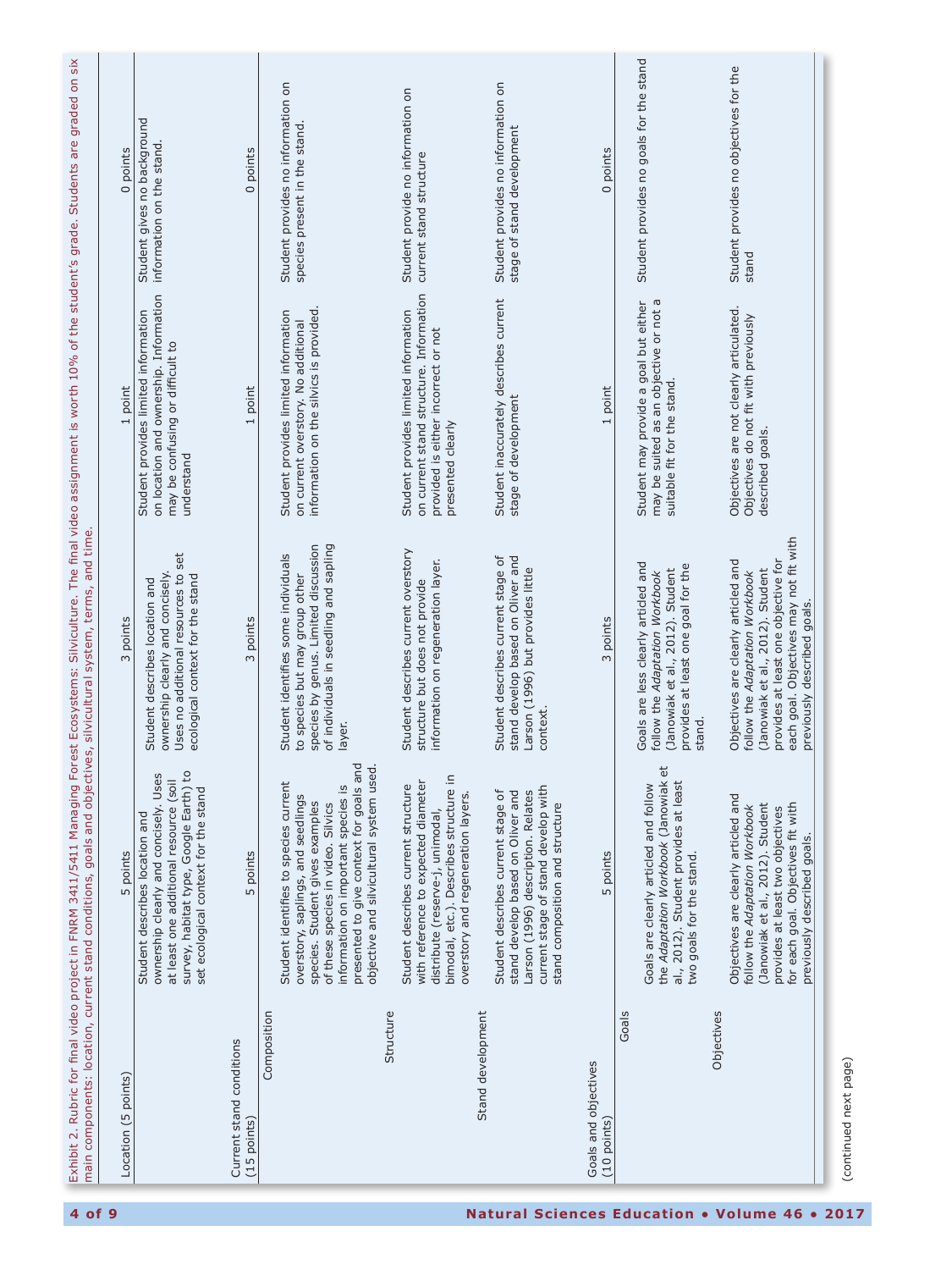| Silvicultural system (15 points) | Regeneration |                                                                                                                                                                                                                                                                                                                                                   | Tending                                                                                                                                                                                                                                                                               | Harvesting |                                                                                                                                                                                                                                                                                                                                                                                                                                                                                             | Terminology (15 points) |                                                                                                                                               | Time (5 points) |                                                                                                                                              |
|----------------------------------|--------------|---------------------------------------------------------------------------------------------------------------------------------------------------------------------------------------------------------------------------------------------------------------------------------------------------------------------------------------------------|---------------------------------------------------------------------------------------------------------------------------------------------------------------------------------------------------------------------------------------------------------------------------------------|------------|---------------------------------------------------------------------------------------------------------------------------------------------------------------------------------------------------------------------------------------------------------------------------------------------------------------------------------------------------------------------------------------------------------------------------------------------------------------------------------------------|-------------------------|-----------------------------------------------------------------------------------------------------------------------------------------------|-----------------|----------------------------------------------------------------------------------------------------------------------------------------------|
| 5 points                         |              | stand. Differentiates between natural<br>Regeneration methods fit with afore-<br>and artificial regeneration. Includes<br>sufficient detail, which may include<br>Student clearly describes methods<br>species, density, site preparation<br>for successfully regenerating the<br>mentioned goals and objectives<br>methods, browse control, etc. | Student clearly describes intermediate<br>treatment methods used or why inter-<br>on thinning, weeding, or other tending<br>mediate treatments methods are not<br>aforementioned goals and objectives.<br>prescribed. Includes sufficient detail<br>methods. Tending methods fit with |            | (manager's guide book, peer reviewed<br>between even, two, and uneven-aged<br>system fits with aforementioned goals<br>plans for snags and down dead wood<br>retention, etc. Student will reference<br>at least one management document<br>of harvest system and differentiates<br>will be harvested which may include<br>Student clearly describes the type<br>systems. Student describes what<br>or gray literature, etc.). Harvest<br>species, density to be removed,<br>and objectives. | 15 points               | Student uses correct terms throughout<br>the video. Terms conveys information<br>on the goals and objectives and silvi-<br>cultural system.   | 5 points        | $\circ$<br>does not go over time by more than 3<br>Student uses time allocated to cover<br>topics clearly and concisely. Student<br>seconds. |
| 3 points                         |              | missing. Regeneration methods may or<br>may not fit with aforementioned goals<br>methods for successfully regenerating<br>density, type of regeneration may be<br>the stand. Information on species,<br>Student provides some detail on<br>and objectives                                                                                         | Student provides some detail on inter-<br>aforementioned goals and objectives.<br>mediate treatment methods used or<br>why they will not be used. Tending<br>methods may or may not fit with                                                                                          |            | or may not fit with the aforementioned<br>harvest system. Harvest system may<br>the type of harvest system used but<br>additional information is lacking. No<br>references aided in developing the<br>Student provides some detail on<br>goals and objectives.                                                                                                                                                                                                                              | 11 points               | majority of the time. Terms may have<br>been unclear or been used incorrectly<br>Student uses correct terms the<br>less than 3 times.         | 3 points        | Student goes over time by more than<br>1 minute or student did not use time<br>effectively covering required topics.                         |
| 1 point                          |              | methods for successfully regenerating<br>given. Regeneration methods do not<br>the stand. No reference to species,<br>density, or type of regeneration is<br>fit with aforementioned goals and<br>Student provides little detail on<br>objectives.                                                                                                | Student provides little detail on inter-<br>mediate treatment methods used or<br>why they will not be used. Tending<br>methods do not fit with aforemen-<br>tioned goals and objectives                                                                                               |            | harvest system. Harvest system does<br>not fit with aforementioned goals and<br>additional information is provided. No<br>type of harvest system used and no<br>references aided in developing the<br>Student provides little detail on<br>objectives.                                                                                                                                                                                                                                      | 7 points                | present in goals and objective and/or<br>Student uses correctly terms half of<br>the time. Incorrect use of terms is<br>silvicultural system. | 1 point         | Student goes over time by more than<br>2 minutes or student provides limited<br>information on required topics.                              |
| 0 points                         |              | Student does not discuss regeneration<br>methods                                                                                                                                                                                                                                                                                                  | Student does not discuss tending<br>methods                                                                                                                                                                                                                                           |            | Student does not discuss harvest<br>methods                                                                                                                                                                                                                                                                                                                                                                                                                                                 | 3 points                | Students uses terms incorrectly and/or<br>terms are wrong.                                                                                    | 0 points        | poor. Student did not follow direction<br>on topics to cover.<br>Student use of time management is                                           |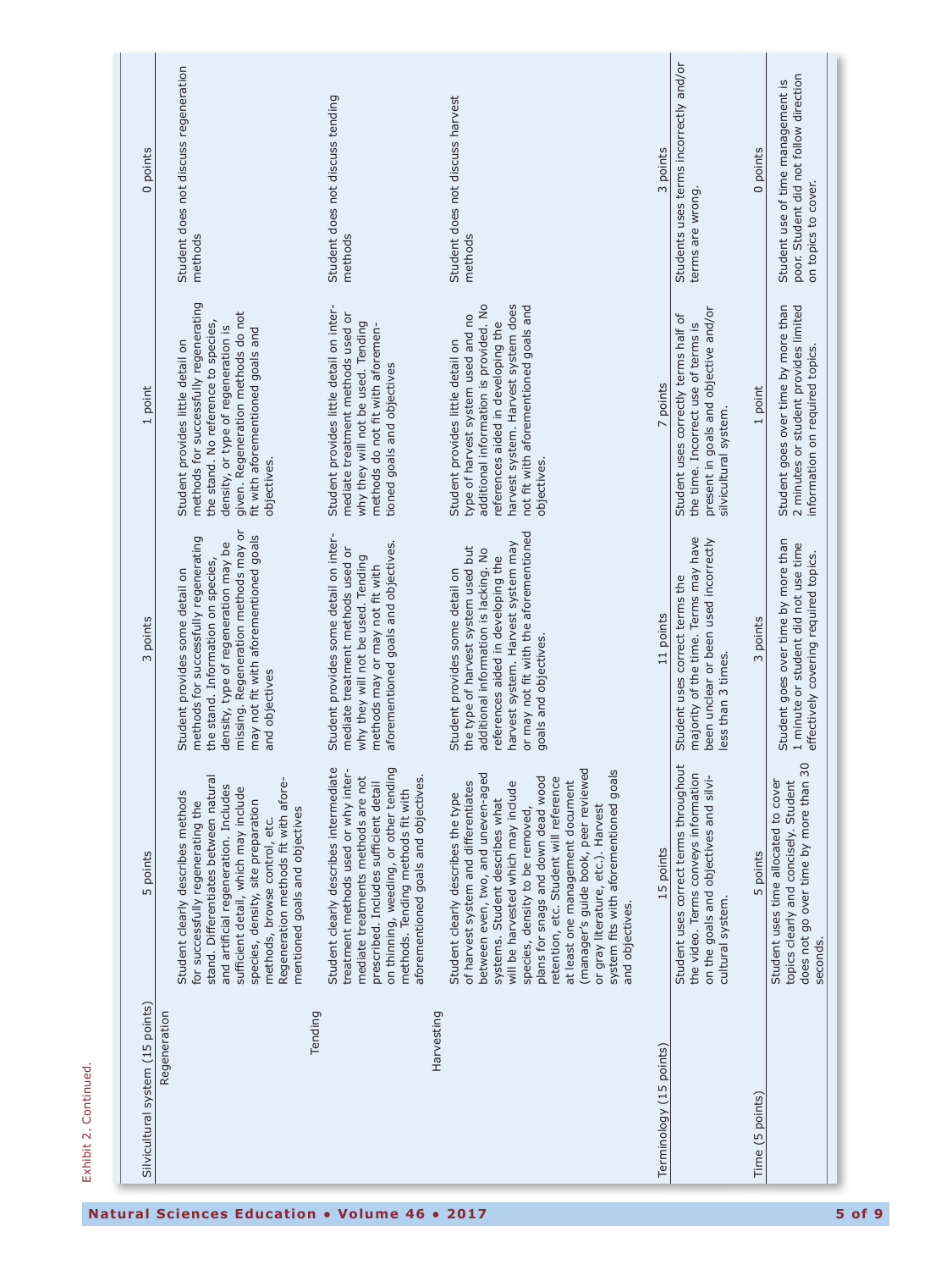professor to have an even better understanding of the students' interests to design future assignments and gave the students an opportunity to ask specific questions.

Prior to the videos being shown in class on the last 2 days of class, the videos were graded based on the rubric. Students received written feedback with their grade. In future years, students will receive a copy of the rubric when the assignment is distributed.

## **Exhibit**

The forested stands students chose to cover ranged geographically and compositionally, as well as in landownership. With case studies highlighting a diversity of locations, students were better able to get a sense of the variety of forest conditions that exist—exposure that is critical for an aspiring land manager.

Students' videos broadly fit into three categories: private forest stands in the GLR, public forest stands in the GLR, and forest stands outside of the GLR (Exhibit 3). To discuss the three categories in more detail, we will use three students' videos as examples.



Exhibit 3. Exhibits video image examples from (A) public forestland (Michael Bahne), (B) private forestland (Marissa Schmitz), and (C) forestland outside of the Great Lakes Region (Daniel Yoder).

# **Public Forest Stands in the Great Lakes Region**

Students who shot videos on public ownerships split relatively evenly between traveling northward in Minnesota, Wisconsin, or the Upper Peninsula of Michigan and staying within 50 miles of the UMN St. Paul campus. One student chose to film his final video at Lake Rebecca. Lake Rebecca is located within 30 miles of the Twin Cities Metropolitan Area and is currently undergoing active forest management to restore hardwood forest plant communities (Exhibit 3A). The student presented current management practices at Lake Rebecca and also included goals and objectives that he developed for the stand.

## **Private Forest Stands in the Great Lakes Region**

Those students who developed silvicultural prescriptions for private lands generally filmed on non-industrial forestland owned by their family or friends. The private forestland students surveyed in this assignment included (1) land that was actively managed for state tax incentives and (2) land for which there was no management plan. In either case, during the process of making the video, the landowners engaged the students, often asking about the implications of ongoing or potential management.

The familiarity students had with the landowners allowed the students to incorporate the landowner in the video-making process and facilitated an active teaching opportunity. In receiving assistance from the landowner in the development and filming of the video, students conveyed information about management practices, silvics, and the correct use of terms. This type of communication is representative of interactions they will likely encounter in their future occupations.

One student chose to film her video on a friend's working farm and forest in southwestern Wisconsin. The friends had recently inherited the farm and had some questions concerning the previous management plan. This was an opportunity for the student to extend the conversation of differing goals and objectives, and the role of active management on her friends' land, given the land's enrollment in Wisconsin's forest tax law. For students in the class, this video demonstrated the often complicated relationships landowners may have with state agencies that generally arise from conflicting management objectives.

# **Forest Stands Outside of the Great Lakes Region**

Students are regularly encouraged to think about choosing a location outside of Minnesota and the GLR for this assignment. While not possible for some, for other students who travel for conferences, field work, or personal reasons, this is an opportunity to highlight a forest type that the class would not otherwise see.

An example that truly highlights this novel experience was a prescription developed for a mixed hardwood–Scotch pine (*Pinus sylvestris* L.) stand in the Grunewald Forest in Berlin, Germany. The student walked the class through a brief history of how past wars have shaped the forest's current structure, the unique goals and objectives for the stand, the prescription that he developed, and terminology differences in silviculture between the United States and Germany. During a few of the early lectures in silviculture, the class discusses how Europe has influenced silviculture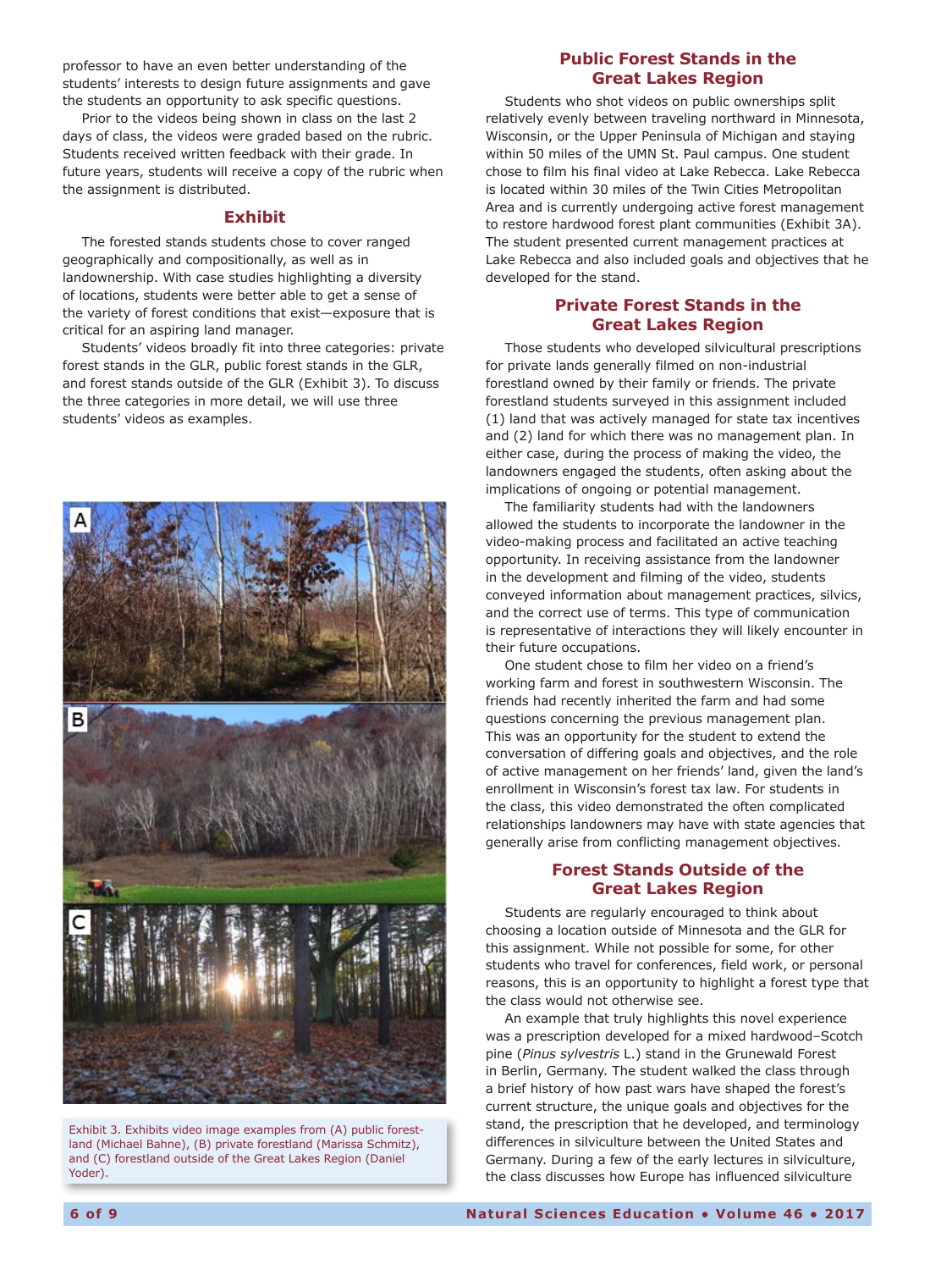in the United States. Viewing this video on the final day brought the class full circle. After watching the video, we had a brief discussion on similarities (e.g., sandy soils in Germany and the United States both support pines) and differences. It also displayed that the theory and basic understanding of silviculture translates across borders.

#### **Student Feedback**

Of the 36 students who participated in this assignment, 23 (or 64%) completed an assessment of how the final video impacted overall learning and retention of silviculture concepts. The online assessment administered through Qualtrics (Qualtrics, Provo, UT) allowed students to submit their responses anonymously and skip any question or parts of the question. This was a voluntary survey that was completed after the end of the semester. Students had already received grades for this assignment and the course. Students had no incentive to select positive responses or comments.

Students were asked a series of 10 questions and their level of agreement or disagreement for each question (Exhibit 4). The vast majority of students responded positively to the assignment with all but one student agreeing or completely agreeing that the final video project increased his or her retention of silviculture terminology and concepts. More than 90% of students responded that the final video project positively impacted their learning in silviculture and that they would keep this assignment in future years. Almost 70% of students shared the final video project with friends and/or family, extending the value of the learning experience outside of the classroom. Students responded more variably to questions concerning the amount of time invested in the video and the ability to evaluate their communication skills. However, students

who did respond neutrally or negatively to these questions did not provide additional comments on their experience or how the project could be improved. Future survey questions may include the amount of time spent making the video, if students reviewed their notes before filming, and a specific question regarding comments to improve the assignment for future years.

#### **Lessons Learned**

When originally developing this exercise, the professor had three goals: (1) to encourage students to get outside, (2) to develop an alternative to traditional final exams to evaluate students' proficiencies of the material covered in class, and (3) to provide students an opportunity to practice a different form of communication. Student videos delivered on all three of these goals.

Reflecting on this assignment, there are two areas that stand out: student creativity and logistics. As stated throughout this article and in the rubric, students are graded on video content and not video quality or creativity. That being said, during the past 2 years that this assignment has been implemented in silviculture, students have delivered a high level of craftsmanship and taken ownership in their videos. The willingness to take creative chances with the video could be attributed to the openendedness of the assignments in terms of video editing, the sense of community that is developed throughout the semester from repeated group assignments, and the reassurance students get on topics and ideas during the individual check-ins. The students' freedom to express themselves creatively allows each student to take a slightly different approach to his or her video. A few examples of this creativity include the addition of outtakes or bloopers, the use of a British accent to mimic the British Broadcasting

| Exhibit 4. Results of a 10-question assessment of the silviculture video final project on students' learning and retention of silviculture concepts. |                     |                |                  |                 |                        |
|------------------------------------------------------------------------------------------------------------------------------------------------------|---------------------|----------------|------------------|-----------------|------------------------|
|                                                                                                                                                      | Completely<br>agree | Agree          | <b>Neutral</b>   | <b>Disagree</b> | Completely<br>disagree |
| The final video tested me on similar concepts as a final<br>exam                                                                                     | 11                  | 9              | $\mathbf{1}$     | $\overline{2}$  | $\mathbf{0}$           |
| The final video project helped tie together concepts learned<br>throughout the course                                                                | 15                  | 8              | $\boldsymbol{0}$ | $\mathbf{0}$    | $\mathbf 0$            |
| The final video project increased my retention of silvicul-<br>ture terminology                                                                      | 14                  | 9              | $\mathbf 0$      | $\Omega$        | $\mathbf{0}$           |
| The final video project increased by retention of silviculture<br>concepts                                                                           | 12                  | 10             | $\mathbf{1}$     | $\mathbf{0}$    | $\mathbf 0$            |
| I invested more time creating my final video than I would<br>have spent studying for a final exam                                                    | 8                   | $\overline{7}$ | 5                | 3               | $\mathbf 0$            |
| The final video project allowed me focus on a topic that<br>was of interest to me                                                                    | 16                  | 6              | $\mathbf{1}$     | $\mathbf{0}$    | $\mathbf{0}$           |
| Overall, the final video positively impacted my learning in<br>silviculture                                                                          | 17                  | $\overline{4}$ | $\overline{2}$   | $\Omega$        | $\mathbf{0}$           |
| I would recommend keeping this project for future students                                                                                           | 18                  | 3              | $\mathbf{1}$     | $\mathbf{1}$    | $\mathbf{0}$           |
| Hearing and/or seeing myself speaking allowed me to<br>evaluate my communication skills                                                              | 10                  | 5              | 5                | 3               | $\mathbf{0}$           |
| Viewing others' videos demonstrated the diversity of<br>management options and forest types that exist                                               | 13                  | 8              | 2                | $\mathbf{0}$    | $\mathbf 0$            |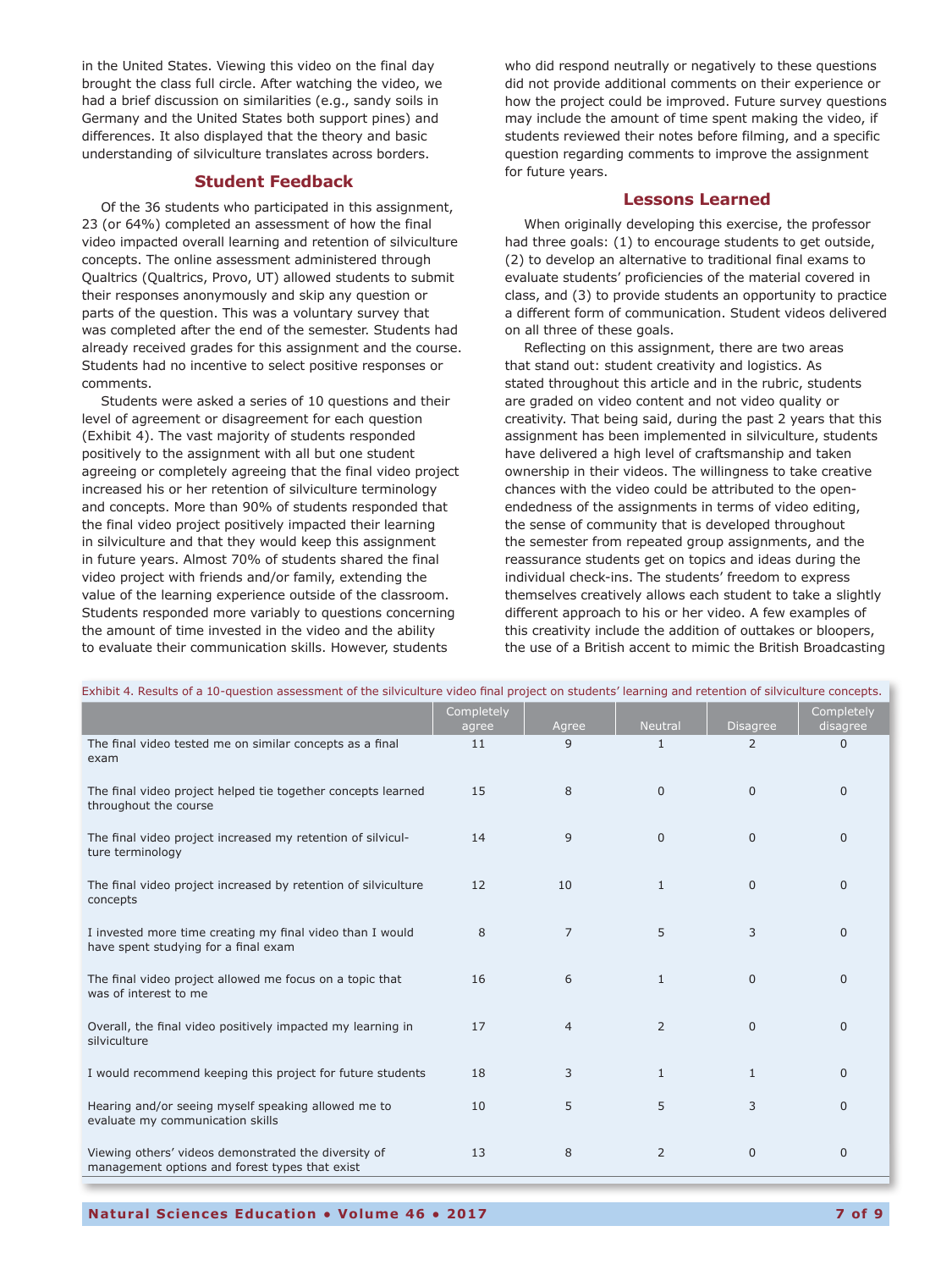Corporation's nature documentaries, and the use of drones to capture a different perspective (looking down instead of up). The use of creativity coupled with the broad interests of those in the class enabled them to focus their management prescriptions on personal areas of interest, such as songbird habitat, morel propagation, and water quality. For example, one student wrote, "I thought it was interesting how each student applied the concepts they learned through the semester to an actual forest setting. It was not exhausting like listening to multiple Power Point presentations from students." This diversity in topics covered not only provides brief, focused case studies of objectives covered in class, but also punctuates the overarching philosophy this course intends to impart: in the face of uncertainty, managers need to manage for complexity (Puettmann et al., 2009).

Although this assignment does provide students with a large amount of freedom, the suggestion to create a script or create a draft of what they plan to say on camera and the development of the rubric ensures that students focus on the four main components. The script is analogous to an open-ended, open-book exam question. The addition of the terminology component motivates students to consider what they are going to say and check notes or the textbook to make sure they are using the terms correctly, which increases retention rates. This is captured in this student's review of the project: "Behind 3–5 minutes of video there are a lot of hours of preparation of the script, which makes you go over all the material again, and tie [in] most of the concepts learned during the class." Finally, creating a viewing "party" with popcorn the last 2 days of class keeps attendance and morale high at the end of the year.

Challenges with this project have been most often related to logistics. The first and most important logistical constraint to consider is access to some kind of video recording device, most often a smart phone. The instructor addresses the technology limitation the first time the assignment is introduced (Week 2). Students who do not have access to a smart phone are encouraged to contact Library Services at the UMN. Here, students and professors can check out video-recording equipment. These reservations do need to be made in advance. The instructor would encourage instructors and professors who consider adopting this assignment to contact your library or technology resource centers to see what kind of equipment is available.

The second most important logistical challenge for this assignment is turning in the assignment. It is most efficient and effective to have students upload their videos to their Google account (UMN email is hosted through Google) or YouTube and then share the videos with the instructor. Privacy settings on YouTube allow for the content to remain private. This is the most frustrating part of the assignment for students. As noted by one student, "Working through technology issues on my own made the video making/ editing process very stressful." A potential future option to turn in the video could be on a portable memory device, such as a memory stick.

# **Modifications for Other Subjects and Larger Class Sizes**

A final video project could be modified for numerous natural resources, agriculture, and ecology undergraduate or graduate classes. A very similar assignment was used as a replacement for a traditional midterm exam for a natural resources Measuring and Monitoring course. Students in the Measuring and Monitoring course were asked to create a video in which they demonstrated how to perform a common natural resource field method of their choosing. Similar modifications could be made for other subjects. For larger class sizes, the instructor could modify the assignment in two ways: by selecting a subset of students' videos to be shown during class or by turning the assignment into a group assignment. In the latter modification, the rubric should be modified to allow students to critique group members' participation.

To enhance the project, an instructor could partner with local stakeholders in need of silvicultural prescriptions and use a modified version of this assignment as a servicelearning opportunity. *Service learning* is defined as "a structured learning experience that combines community service with explicit learning objectives, preparation, and reflection" (Seifer, 1998, p. 274). Although some of the projects from this case study aligned with the principles of service learning, it was not the intended purpose of this project. It was rare for a student to truly provide the service of a forester to a stakeholder—therefore, the "community service" aspect of this project was too often missing for this assignment to be considered true "service learning." If, however, one were able to pre-empt this assignment with meetings with public or private agencies that could utilize the prescriptions students developed, this assignment could easily expand into a service-learning assignment. This would, however, restrict the number of sites students could assess as an instructor would have to have an agreement from the landholder permitting access and knowledge of the system to validate management recommendations.

## **Conclusions**

Students are increasingly connected, with many owning smart phones and/or tablets. The development of this assignment seeks to use this new technology to practice communication skills. The final video project represents an alternative to a traditional comprehensive final exam. This video assignment facilitated forester-to-landowner interaction—either directly or indirectly—and provided students a self-evaluation of their presentation skills. Slight modifications can be made to transform this assignment for larger classes or different disciplines.

## **Acknowledgments**

Feedback from students in silviculture was pivotal in improving the quality of the final video assignments. We would like to especially thank Michael Bahe, Marissa Schmitz, and Daniel Yoder for allowing the use of an image from their videos as examples in this case study.